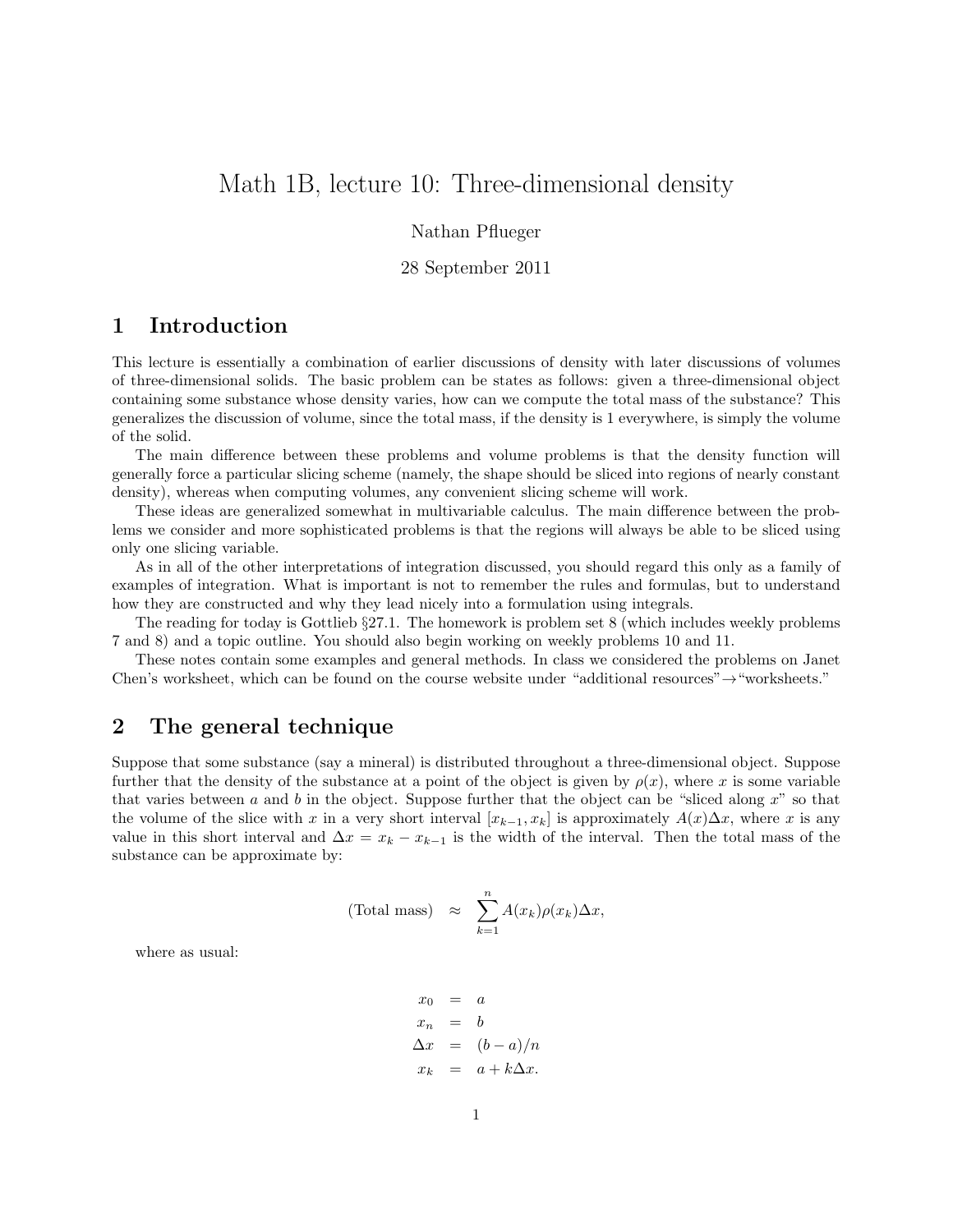Taking the limit, the exact total mass is expressed by an integral.

$$
(\text{Total mass}) = \int_{a}^{b} A(x)\rho(x)dx
$$

The main challenge to these problems, naturally, is finding:

- The slicing variable (in this case  $x$ ) so that density is nearly constant on slices, and
- A function  $A(x)$  so that the volume of a slice is approximately  $A(x)\Delta x$ .

The form of the density function will, more often than not, suggest a good slicing variable.

As mentioned in the introduction, I reiterate here that if the density function is constant, then this problem is identical to the problem of computing the volume of the shape.

Density  $\rho = 1$  everywhere  $\Rightarrow$  (Total mass) = (Volume).

## 3 Solids of revolution

As one family of examples, we show here how the total mass of a substance in a volume of revolution can be found in many cases. When we want the total mass of a substance in a solid of revolution, we can slice the solid in the same ways as we did to find the volume, as long as this slicing gives slices where the density is nearly constant. This requirement on the density means that whereas to compute volume we could perhaps use shells or washers indifferently, to compute density one option or the other may be forced upon us. In particular, if the density varies with the distance to the axis, then washers cannot be used; we must use shells.

First consider slicing a solid using washers. Suppose that the solid is created by revolving the region between  $x = g(y)$  and  $x = f(y)$  around the axis  $x = c$  (where  $c \le g(y) \le f(y)$ ). As before, the region can be sliced into washers.



Then as long as the density is nearly constant on these washers, this same slicing scheme can be used to compute the total mass of the substance in the solid. If the density is given by  $\rho(y)$ , then the total mass is

(Total mass) = 
$$
\int_{a}^{b} \pi [(f(y) - c)^{2} - (g(y) - c)^{2}] \rho(y) dy
$$

Now consider slicing using cylindrical shells. Suppose that the solid is formed by revolving the region between the curves  $y = f(x)$  and  $y = g(x)$  for x in [a, b] is revolved around  $x = c$  (where  $c \le a$  and  $f(x) \geq g(x)$ .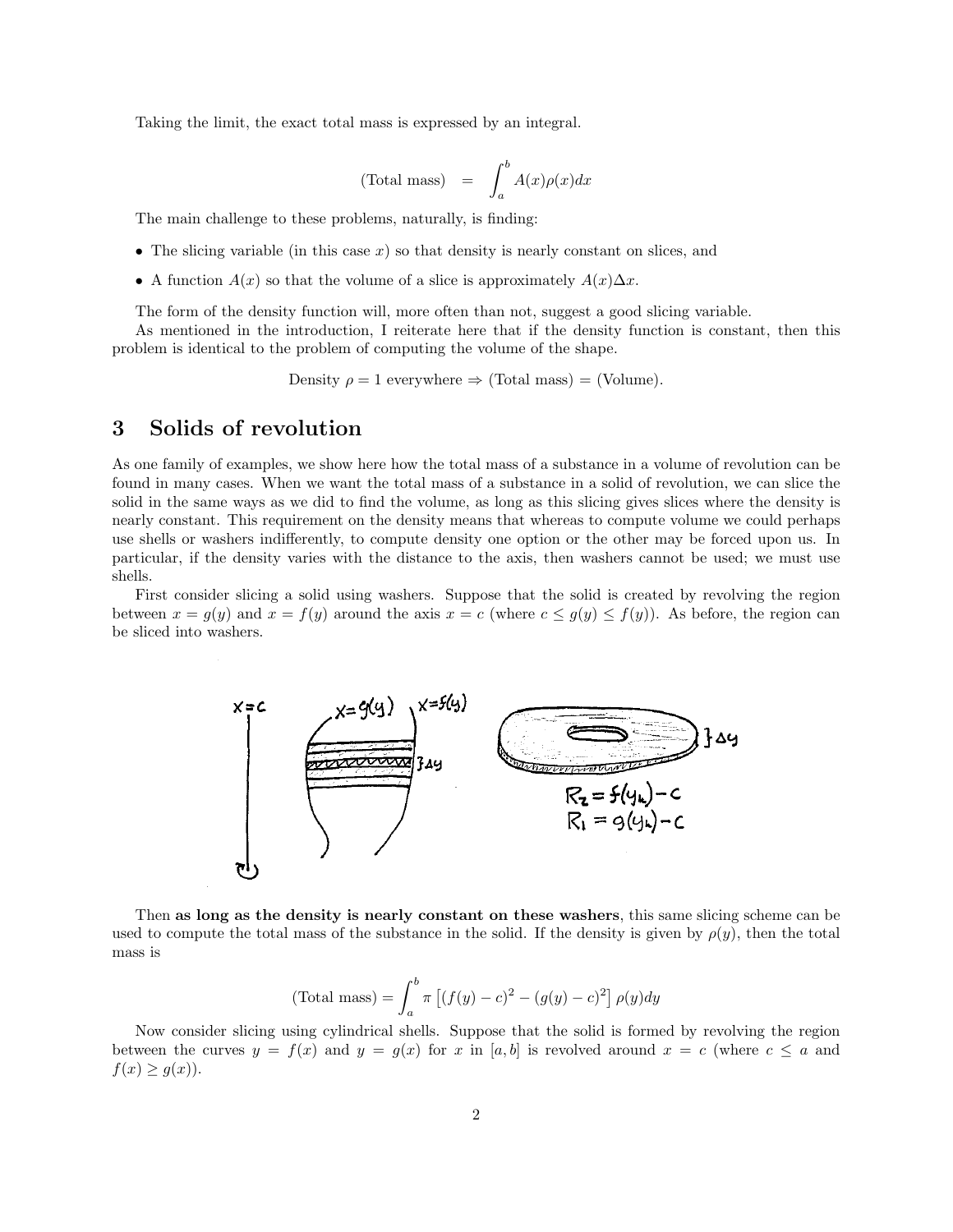

Then as long as the density is nearly constant on these shells, this same slicing scheme can be used to compute the total mass of the substance in the solid. In other words, the necessary assumption is that density depends on the distance to the axis. In this case, there is a function  $\rho(r)$ , which tells the density of the substance at a distance  $r$  from the axis. Then approximating the volume of each cylinder as usual and simply multiplying these volumes by the function  $\rho(x-c)$  (since  $x-c$  is the distance to the axis), the total mass is

(Total mass) = 
$$
\int_{a}^{b} 2\pi(x-c)(f(x)-g(x))\rho(x-c)dx
$$

#### 4 Concentric slicing of a sphere

An important type of calculation in many situations is computing a total mass, where density varies based on a distance to a single point. For example, the mass of a spherical object such as a planet may be given by a density function that varies based on distance to the center.



Suppose that the solid is a sphere of radius R, and the density of a substance is given by  $\rho(r)$ , where r is the distance to the center. Then to slice with constant density, the sphere should be sliced into a sequence of concentric spheres. Suppose that the interval  $[0, R]$  is divided into some number of pieces. Then the piece with larger endpoint r corresponds to a very thin spherical shell with thickness  $\Delta r$  and surface area  $4\pi r^2$ . The volume of this shell is then approximately  $4\pi r^2 \Delta r$  (to see this, imagine the spherical shell as the coat of paint on a sphere; the amount of paint used should be the area of the surface of the sphere times the thickness of the paint). Therefore the amount of mass in this spherical shell is given by  $4\pi r^2 \rho(r) \Delta r$ . Therefore: